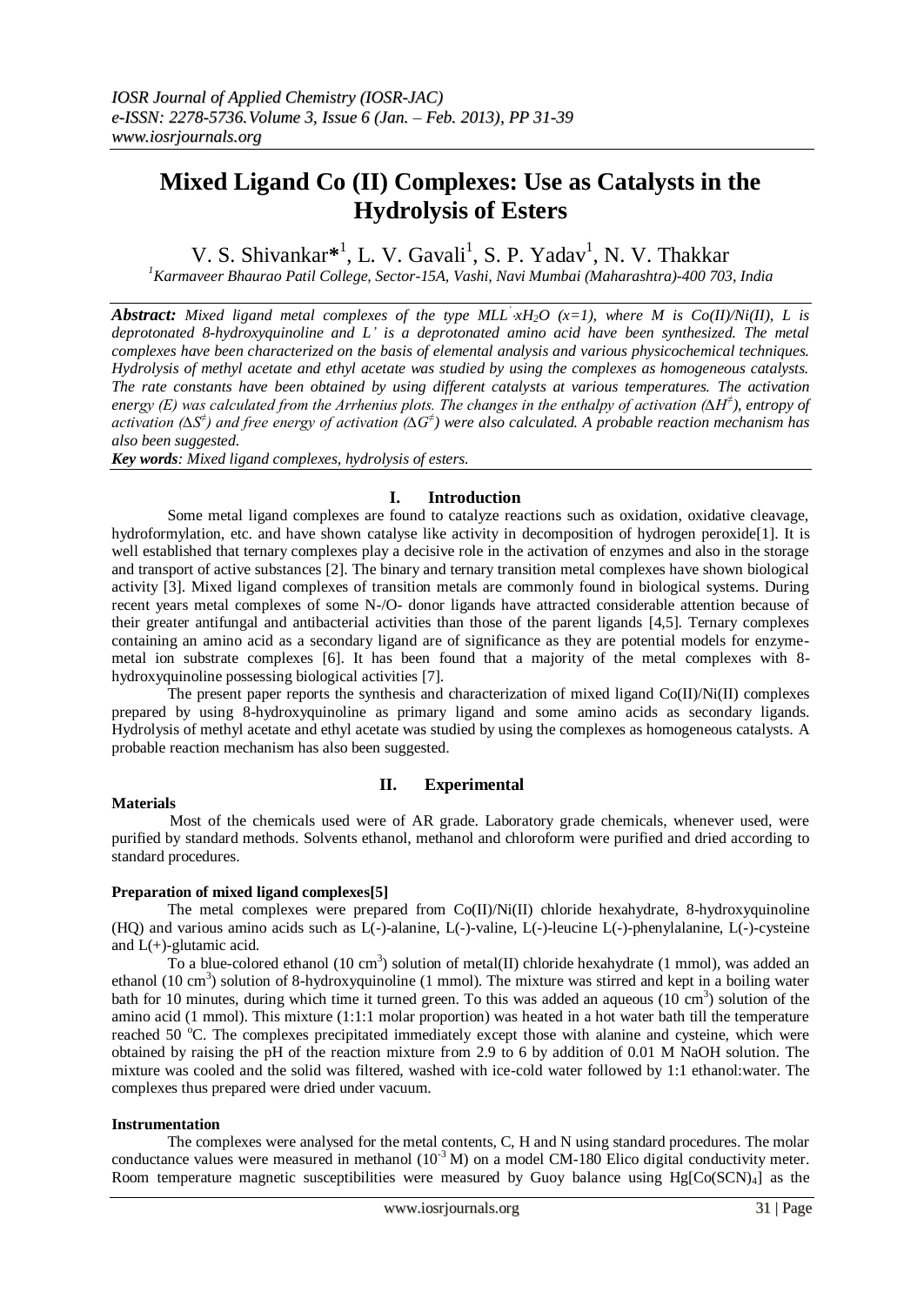calibrant. Electronic absorption spectra in methanol ( $10^{-4}$  M) and chloroform ( $10^{-3}$  M) solution in the ultraviolet and visible range, respectively, were measured on a Shimadzu UV-160A and Spectronic-20 spectrophotometer. Reflectance spectra of the solid complexes in the visible region were recorded against  $BaSO<sub>4</sub>$  on a Shimadzu UV-2100 spectrophotometer. FT-IR spectra were recorded in KBr discs on a Perkin-Elmer FT-IR spectrophotometer model 160. Thermal studies of the complexes were made on a Mettler TC 10A TA processor by recording the change in weight of the complexes on increasing the temperature upto  $700^{\circ}$ C at a heating rate of  $10^0$  C/min.

#### **Hydrolysis of esters**

To a solution of  $Co(II)/Ni(II)$  complex, prepared by dissolving known amount of it in a solvent mixture of 20 cm<sup>3</sup> DMF and 20 cm<sup>3</sup> distilled water, whose pH was adjusted to 2.5, 5 cm<sup>3</sup> of ester was added and the content stirred uniformly. The extent of the reaction was estimated by withdrawing  $5 \text{ cm}^3$  of reaction mixture at regular intervals of time and titrating it against standard NaOH solution using phenolphthalein as an indicator. Reaction was carried out at 30, 40 and 50<sup>o</sup>C in a thermostat with an accuracy of  $\pm$  0.01<sup>o</sup>C. The quantity of catalysts used was in the range 0.01-0.04 g.

The reaction rates were compared with the rates obtained by using HCl as conventional catalyst. 40 cm<sup>3</sup> of HCl of known strength was taken in a stoppered bottle and 5 cm<sup>3</sup> of ester was added to it. The extent of reaction taking place was obtained as mentioned above. Reaction was carried out at 30, 40 and  $50^{\circ}$ C using 0.002, 0.01 and 0.05 M HCl.

The activation energy (*E*) was calculated from the Arrhenius plots. The changes in the enthalpy of activation ( $\Delta H^{\neq}$ ), entropy of activation ( $\Delta S^{\neq}$ ) and free energy of activation ( $\Delta G^{\neq}$ ) were also calculated.

## **III. Results And Discussion**

## **Characterization of metal complexes**

The synthesis of mixed ligand Co(II)/Ni(II) complexes may be represented as follows:  $Co(II)/Ni(II) + HL + HL' \longrightarrow Co(II)/Ni(II)LL' + 2H^{+}$ <br>  $1 : 1 : 1$  mixed ligand complex (1) 1 : 1 : 1 mixed ligand complex (where HL is 8- hydroxyquinoline and HL' is a secondary ligand ).

All of the complexes are non-hygroscopic stable solids. They are coloured and thermally stable (Table 1), indicating a strong metal-ligand bond. The elemental analysis data (Table 1) of metal complexes is consistent with their general formulation as mixed ligand complexes MLL'.xH2O. The molar conductance values of the complexes in methanol at  $10^{-3}$  M concentration are very low (<1), indicating their non-electrolytic nature[8].

## **Magnetic studies**

The observed  $\mu_{\text{eff}}$  values (Table 1) are suggestive of the tetrahedral geometry for the Co(II) complexes and an octahedral geometry for the Ni(II) complex. The magnetic moments of the compounds investigated are in agreement with the conclusions based on spectral findings.

#### **Infra-red spectra**

The FT-IR spectra of the metal complexes were recorded as KBr discs over the range 4000-400 cm<sup>-1</sup>. On the basis of reported infra-red spectra of ligands and their metal complexes some of the important bands have been assigned[6,9-10].

A broad band observed in the region between  $3362-3315$  cm<sup>-1</sup> due to asymmetric (asym) and symmetric (sym) O-H stretching modes and a strong band around 1575-1573 cm<sup>-1</sup> due to H-O-H bending vibrations are indicative of the presence of lattice water[11]. The N-H asym and N-H sym vibrations observed at ~3040 and ~2960 cm<sup>-1</sup>, respectively, in the free amino acids are shifted to higher wave numbers *i.e.* in the range 3220-3174 cm<sup>-1</sup> and 3080-3050 cm<sup>-1</sup> respectively, in the spectra of the complexes, suggesting coordination of the amino group through nitrogen with the metal ion. The  $v_{asym}(COO)$  band of the free amino acids *i.e*~1590 cm<sup>-1</sup> is shifted to higher wave number, *i.e.* in the range 1640-1630 cm<sup>-1</sup> and the  $v_{sym}(COO)$  mode observed at ~1400 cm-1 in the spectra of free amino acids is found to be shifted to lower wave number *i.e.* 1380- 1377 cm<sup>-1</sup>, in the spectra of the CML complexes indicating the coordination of the carboxylic acid group *via* oxygen with the metal ion. Nakamoto, Morimoto, and Martell showed that for a given ligand, the difference  $(v_{asym}-v_{sym})$  would increase as the M-O bond becomes more covalent, since the caboxylate stretching becomes correspondingly more asymmetrical. In the present investigation, this difference being in the range 252-267 cm<sup>-</sup> 1 indicates that the M-O bond is purely covalent. The C-N sym stretching frequency observed at  $\sim$ 950 cm<sup>-1</sup> in the spectra of amino acids is found to be shifted to lower wave number *i.e.*  $\sim$ 908 cm<sup>-1</sup> in the spectra of the complexes, confirming coordination through the amino group of the amino acids.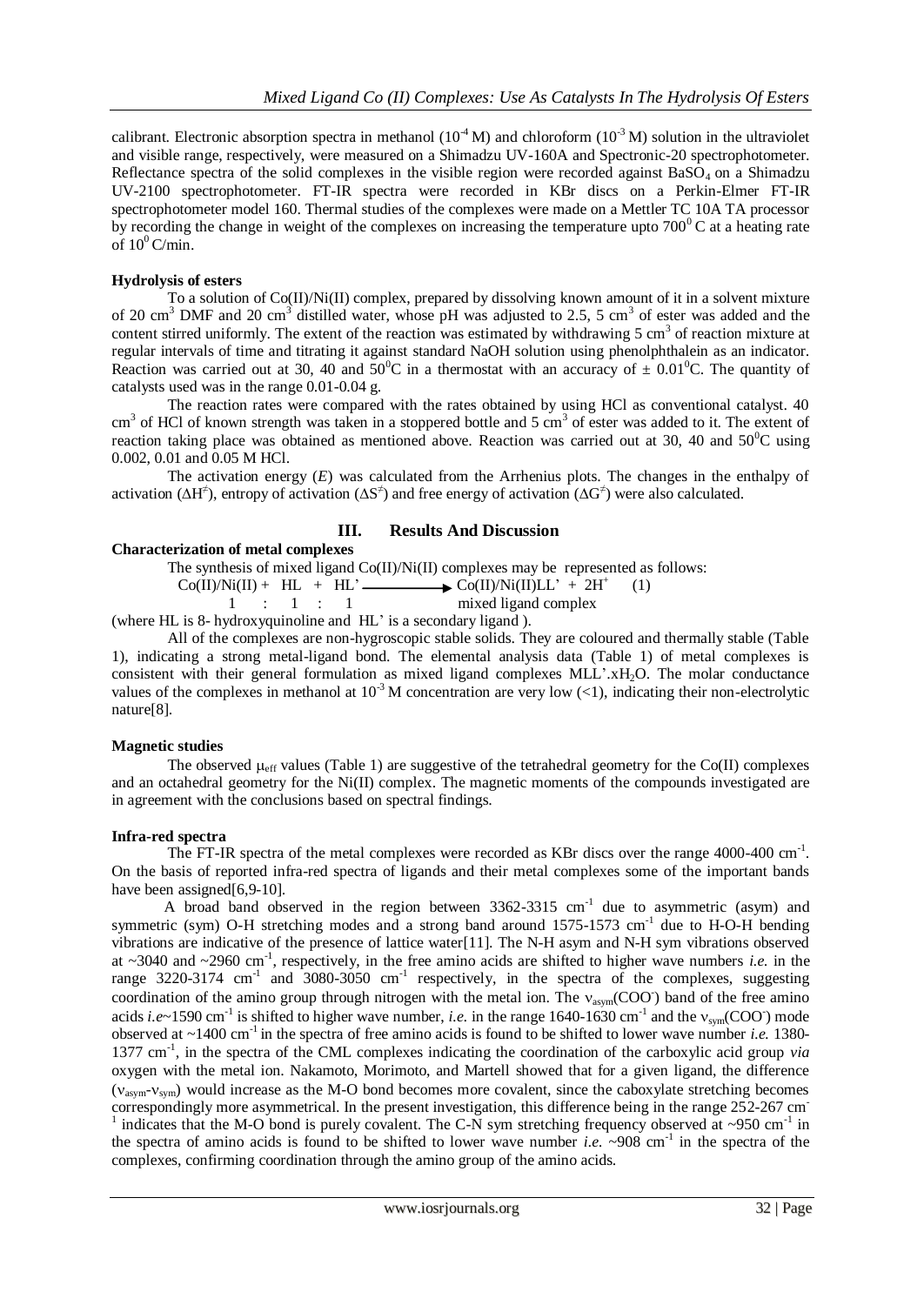An important feature of infrared spectra of the metal complexes is the absence of the band at  $\sim$ 3440 cm<sup>-1</sup> due to O-H stretching vibration of the OH group of HQ. This observation leads to the conclusion that the complex formation takes place by deprotonation of the hydroxyl group of HQ moiety. In the spectrum of free HQ ligand the  $v(C-O)$  band is observed at  $\sim$ 1160 cm<sup>-1</sup>. It is reported that for the mixed ligand complexes of Co(II), Mn(II), Cu(II), Ni(II) and Vo(II) with HQ, this band is observed at ~1125 cm<sup>-1</sup>. The position of this band undergoes variation depending on the metal complex under study. In the present investigation, a strong  $v(C-O)$ band is observed in the range  $1107-1103$  cm<sup>-1</sup> in the spectra of the complexes, indicating the presence of 8hydroxyquinolate group in the complexes coordinating through its nitrogen and oxygen atoms as uninegative bidentate ligand. The  $v(C=N)$  mode observed at 1580 cm<sup>-1</sup> in the spectrum of free HQ ligand is found to be shifted to lower wave number *i.e.* 1500-1499  $cm^{-1}$  in the spectra of the CML complexes, suggesting coordination through the tertiary nitrogen donor of HQ. The in-plane and out-of-plane ring deformation modes observed at ~500 and ~780 cm<sup>-1</sup>, respectively, in the spectrum of HQ are shifted to higher wave numbers *i.e.* ~505 and ~787 cm<sup>-1</sup>, respectively, confirming coordination through the nitrogen atom of HQ with the metal ion.

Some new bands of weak intensity observed in the regions around  $657-595$  and  $466-415$  cm<sup>-1</sup> may be ascribed to the M-O and M-N vibrations, respectively[12]. It may be noted that these vibrational bands are absent in the infrared spectra of HQ as well as the amino acids. Some of the important IR bands and their tentative assignments are shown in Table 2.

## **Electronic absorption spectra**

The electronic spectra of the metal complexes in methanol solution, recorded in the ultraviolet region, exhibit intra-ligand and charge transfer transitions in the range around  $25,940-48,192$  cm<sup>-1</sup> and near  $26,000$  cm<sup>-1</sup>, respectively. The electronic absorption spectra of Co(II) complexes in chloroform solution in the visible and near infrared region shows three transition bands in the region around 25,000 cm<sup>-1</sup>, 16,666 cm<sup>-1</sup> and 12,000 cm<sup>-1</sup> <sup>1</sup> respectively, while that of the Ni(II) complex shows two transition bands in the region around 25,000 cm<sup>-1</sup> and  $12,195$  cm<sup>-1</sup>, respectively.

The diffuse reflectance spectra of Co(II) complexes show the d-d transition bands in the region around 12,900 and 17,500 cm<sup>-1</sup>, which are assigned to transitions  ${}^4A_2(F) \rightarrow {}^4T_1(F)$  (v<sub>2</sub>) and  ${}^4A_2(F) \rightarrow {}^4T_1(P)$  (v<sub>3</sub>), respectively. The Ni(II) complex shows two transition bands in the region around 12,700 and 18,900 cm-1 , which are ascribed to transitions  ${}^{3}A_{2g}(F) \rightarrow {}^{3}T_{1g}(F)$  ( $v_2$ ) and  ${}^{3}A_{2g}(F) \rightarrow {}^{3}T_{1g}(P)$  ( $v_3$ ), respectively. As the  $v_1$ band occurs at low energy, it is not observed in all the cases. Various spectral parameters like Dq, B' and  $\beta$  have been calculated by using the values of  $v_2$  and  $v_3$  transitions, according to the equations of König[13]. From the values of Dq and B', the energy of transition  $v_1$  has been calculated (Table 3).

The observed electronic transitional energies are suggestive of tetrahedral geometry for Co(II) complexes and an octahedral geometry for  $Ni(II)$  complex. The present  $\beta$  values are less than unity, suggesting an appreciable covalent character of the M-L bonds [14].

## **Thermal Studies**

The thermograms (TG) of the complexes have been recorded in flowing nitrogen atmosphere at the heating rate of 10  $\degree$ C/min on approximately 10 mg samples. All the complexes investigated show similar behavior in their TG and Differential Thermal Analysis (DTA) studies.

The complexes, in general, show the first mass loss attributed to dehydration, in the temperature range 109 to 129  $^{\circ}$ C (Table 4). The completion of the reaction was found to be around 555  $^{\circ}$ C.

On the basis of the results of the physico-chemical studies, the bonding and structure in the metal complexes can be represented as shown in Figure 1.



**Fig.1**. Proposed structure of metal complexes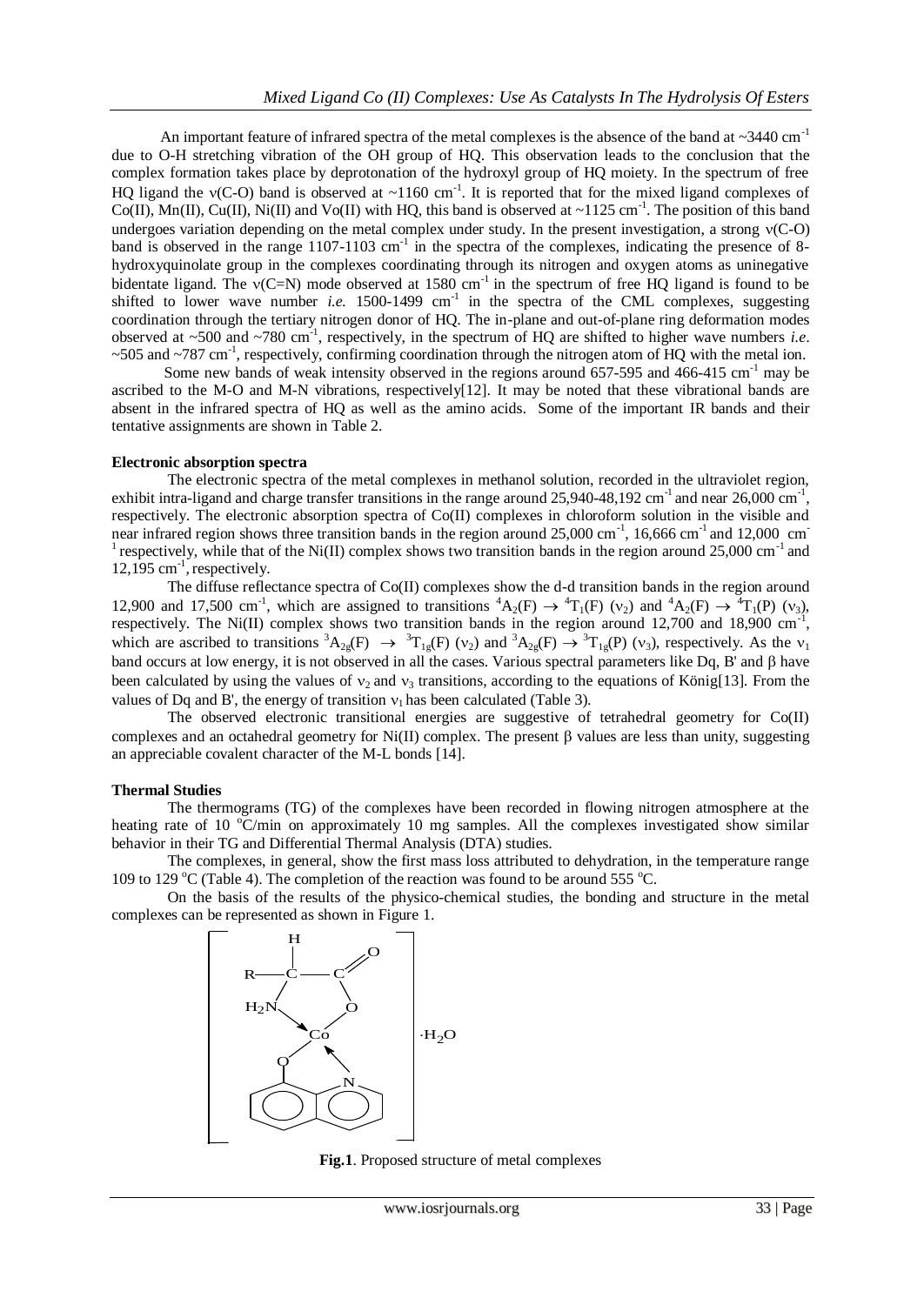## **Hydrolysis of esters**

Hydrolysis of methyl acetate and ethyl acetate was studied by using complexes as homogeneous catalysts.

Keeping the quantity of ester and the temperature constant, when the quantity of catalyst was varied in the range 0.01-0.04 g, the value of *k* increased with increase in the quantity of the catalyst (Table 5).

**Table 5**. Influence of the amount of catalyst on the hydrolysis of ethyl acetate by a representative complex  $[Co(O)(Val)]$ . H<sub>2</sub>O

|                    | $1 - 3$ ( $2$ ) ( $3 - 2$ ) $1 - 2$ $2 - 2$ |
|--------------------|---------------------------------------------|
| Amount of catalyst | Specific reaction rate,                     |
| (g)                | $k \times 10^{-4}$ (min <sup>-1</sup> )     |
| 0.010              | 0.52                                        |
| 0.020              | 0.80                                        |
| 0.030              | 1.25                                        |
| 0.040              | 1.64                                        |

<sup>a</sup>Temperature: 313 K, volume of ethyl acetate: 5.0 cm<sup>3</sup>.

The plot of rate constant versus the amount of catalyst (Fig. 2) is linear showing that the rate constant is directly proportional to the amount of catalyst used in the reaction. A similar correlation has been established in the case of aliphatic esters by Walvekar *et a[15]*.

Hammet *et al[16]* have shown that the hydrolysis of ethyl acetate in presence of HCl is first order in [ester]. In the present study, it is found that with the present Co(II) complexes also the hydrolysis is first order in [ester] as shown by the linear plot of log (a-x) against t. The rate constants for the hydrolysis of methyl acetate and ethyl acetate obtained by using different catalysts at various temperatures are given in Table 6 and 7 respectively. Keeping the quantity of the catalyst and ester constant, when the temperature was varied in the range  $30-50^{\circ}$ C, the value of k increased with increase in temperature. As a catalyst, however, HCl is more efficient as compared to the mixed ligand complexes.



**Fig. 2.** Plot of rate of reaction versus amount of catalyst  $[Co(Q)(Val)]$ .  $H_2O$ (Temperature: 313 K, volume of ethyl acetate:  $5.0 \text{ cm}^3$ )

It has been found that the rate of hydrolysis of methyl acetate is higher than that of ethyl acetate for all the catalysts, indicating that steric hindrance affects the rate of the reaction. The rate is reduced by the bulkier ethyl group near the reaction site [17], in addition to which there would be contribution due to normal inductive and resonance effects of the substituent.

The influence of the amino acid side chain of the mixed ligand Co(II) complex in the hydrolysis of the ester is of interest because the information so obtained can contribute to an understanding of the chemical function of these groups in more complicated systems especially the biological ones. Any substituent on the  $\infty$ carbon of the amino acid, which repels the electrons, is found to decrease the general acid properties of the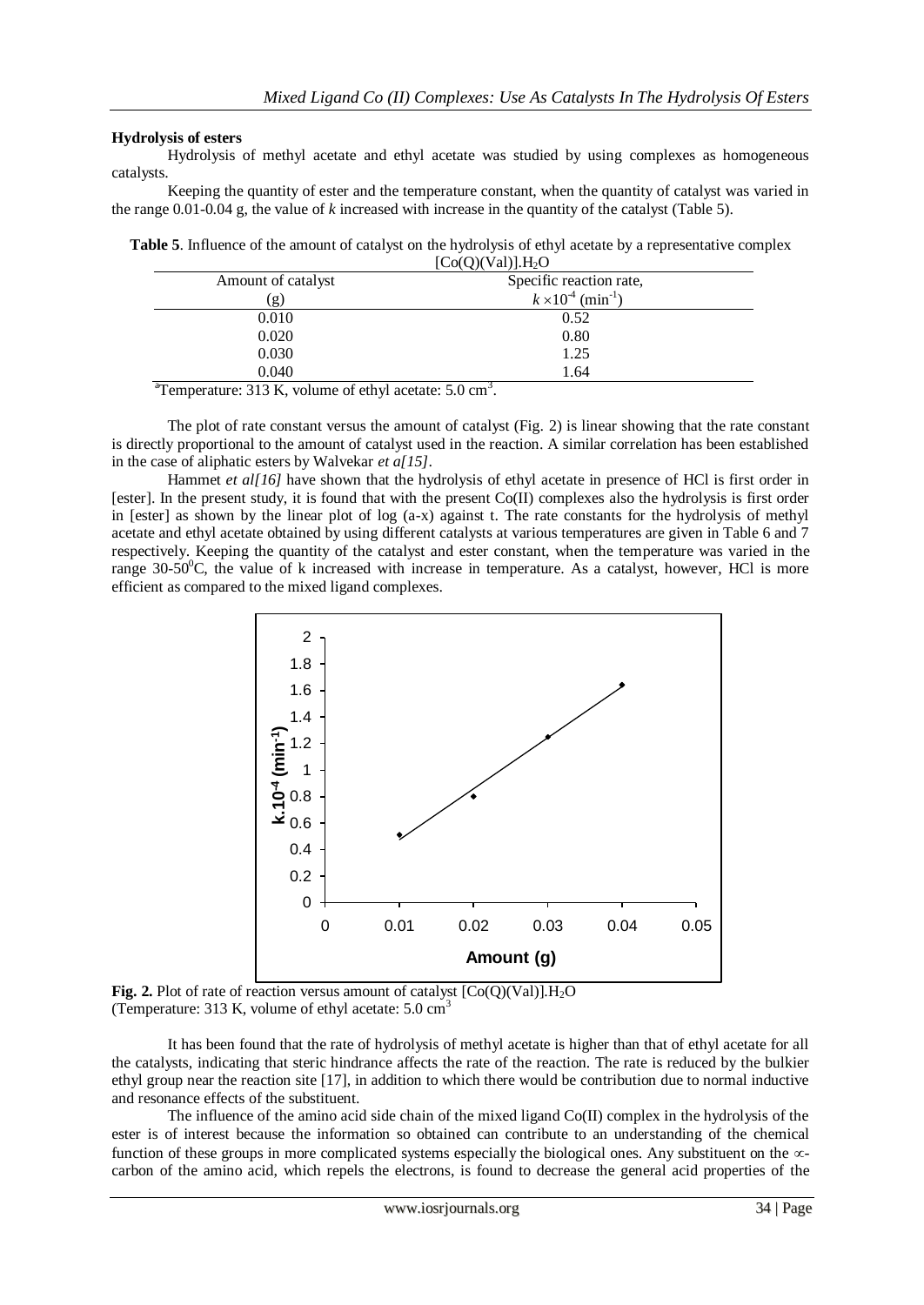complex. The side chains of L-alanine, L-leucine and L-valine are electron repelling; the corresponding complexes catalyze the reactions with slower rates. The effect of steric hindrance due to amino acid side chain in the complexes on the ester hydrolysis reaction is visible when the side chain of the amino acid is varied from the least hindered alanine to the most hindered valine. The steric hindrance thus enhances the rate of the reaction. Another reason may be that the electron repelling methyl group is closer to the coordinated Co(II) ion (inductive effect) in alanine as compared to that in leucine and valine. Activation energy values are found to decrease as amino acid moiety varies from alanine to valine in the mixed ligand complexes, further indicating comparatively higher reaction rate with valine complex.

It is observed that  $\Delta H^*$  values are closer to *E* values in accordance with absolute reaction rate theory for solution. The value of  $\Delta G^*$  has been found to be higher in all the cases and not much difference has been found in two systems. The values of  $\Delta S^2$  were found to be negative in all the cases indicating that molecules in transition state are more ordered than the reactants in ground state.

In the hydrolysis of esters, the activated complexes are probably quite polar, owing to the ionization of the carbonyl group. Owing to the electrostriction of the solvent by the activated complexes in such reactions, the entropies of activation are low. Such reactions are accelerated by an increase in the dielectric constant of the solvent. Another reason for strongly negative values may be the partial immobilization of water molecules in the activated state, brought about as a result of the distribution of charges on activated complex.

Following mechanism may be suggested for the complex catalyzed hydrolysis of esters.

$$
M^{II}LL' + Ester \longrightarrow M^{II}LL' - Ester \tag{2}
$$

$$
M^{II}LL \cdot Ester + H^{+} \xrightarrow{\qquad k_{2}} M^{II}LL \cdot Acid + ROH \tag{3}
$$

On the basis of steady state approximation,

$$
[M^{II}LL' - Ester] = \frac{k_1 [Ester] [M^{II}LL']}{k_1 + k_2 [H+]}
$$
 (4)

The rate of the reaction is given as

$$
dx/dt = \frac{k_1 k_2 [Ester] [MHLL']}{k_{-1} + k_{2} [H+]}
$$
 (5)

Under the present experimental conditions, [Ester] is much larger than [H+]. Hence,  $k_{-1} + k_2$  [H<sup>+</sup>] can be neglected. Eq. (5) then changes to Eq. (6).  $dx/dt = k_1 k_2$  [Ester] [M<sup>II</sup>LL'] (6)

The hydrolysis of ester seems to be bimolecular as ester and catalyst are involved in the reaction kinetics. The above mechanism predicts a first order dependence on  $[M^{\text{II}}LL']$ . According to Eq. (6), a plot of rate of the reaction against  $[M^{\text{II}}LL']$  should be linear. This is found to be so, as seen from the plot in Figure 2, indicating the validity of the rate law (6) and hence of the proposed mechanism.

#### **References**

- [1] V. S. Shivankar and N. V. Thakkar, *Journal of Scientific & Industrial Research (CSIR),* 64, **2005,** 496-503.
- [2] M. N. Hughes. Coordination Compounds in Biology. In *Comprehensive Coordination Chemistry*; Wilkinson, G.; Gillard, R. D.; McCleverty, J. A. Eds.; Pergamon Press: Oxford, **1987**; (Vol. 6) 541-754.
- [3] V. S. Shivankar and N. V. Thakkar, *Acta poloniae pharmaceutica* (Drug Research, Poland), 60 (1), **2003,** 45-50.
- [4] V. S. Shivankar and N. V. Thakkar, *Acta Poloniae Pharmaceutica* (Drug Research. Poland), 61 (2), **2004,** 127-133.
- [5] V.S. Shivankar, R. B. Vaidya, S. R. Dharwadkar and N. V. Thakkar, *Synthesis and reactivity in Inorganic and Metal-Organic Chemistry* (Marcel Dekker, New York), 33 (9), **2003,** 1597-1622.
- [6] H. C. Freeman, Metal Complexes of Amino Acids and Peptides. In *Inorganic Biochemistry*; Eichhorn, G. L. Ed.; Elsevier Scientific: Amsterdam, (Vol. 1) **1973**; 121-166.
- [7] V. S. Shivankar, Y. A. Gaikwad, H. U. Mulla, R.J. Patil , L. V. Gavali **,** Synthesis, Characterization and Microbial Activity of Chiral Mixed Ligand Transition Metal Complexes , *IOSR Journal of Applied Chemistry ,( 2) Issue 1 (Sep-Oct 2012), PP 26-33.*
- [8] W. J. Geary, The Use of Conductivity Measurements in Organic Solvents for the Characterization of Coordination Compounds. *Coord. Chem. Rev*. **1971**, *7* (1), 81-122.
- [9] V. S. Shivankar and N. V. Thakkar, Indian Journal of Chemistry (Section A) (CSIR), 45A, **2006,**382-387 .
- [10] K. Nakamoto, Y. Morimoto, Martell, A. E. Infrared Spectra of Aqueous Solutions. I. Metal Chelate Compounds of Amino acids. *J. Am. Chem. Soc*. *83,* **1961**, 4528-4532.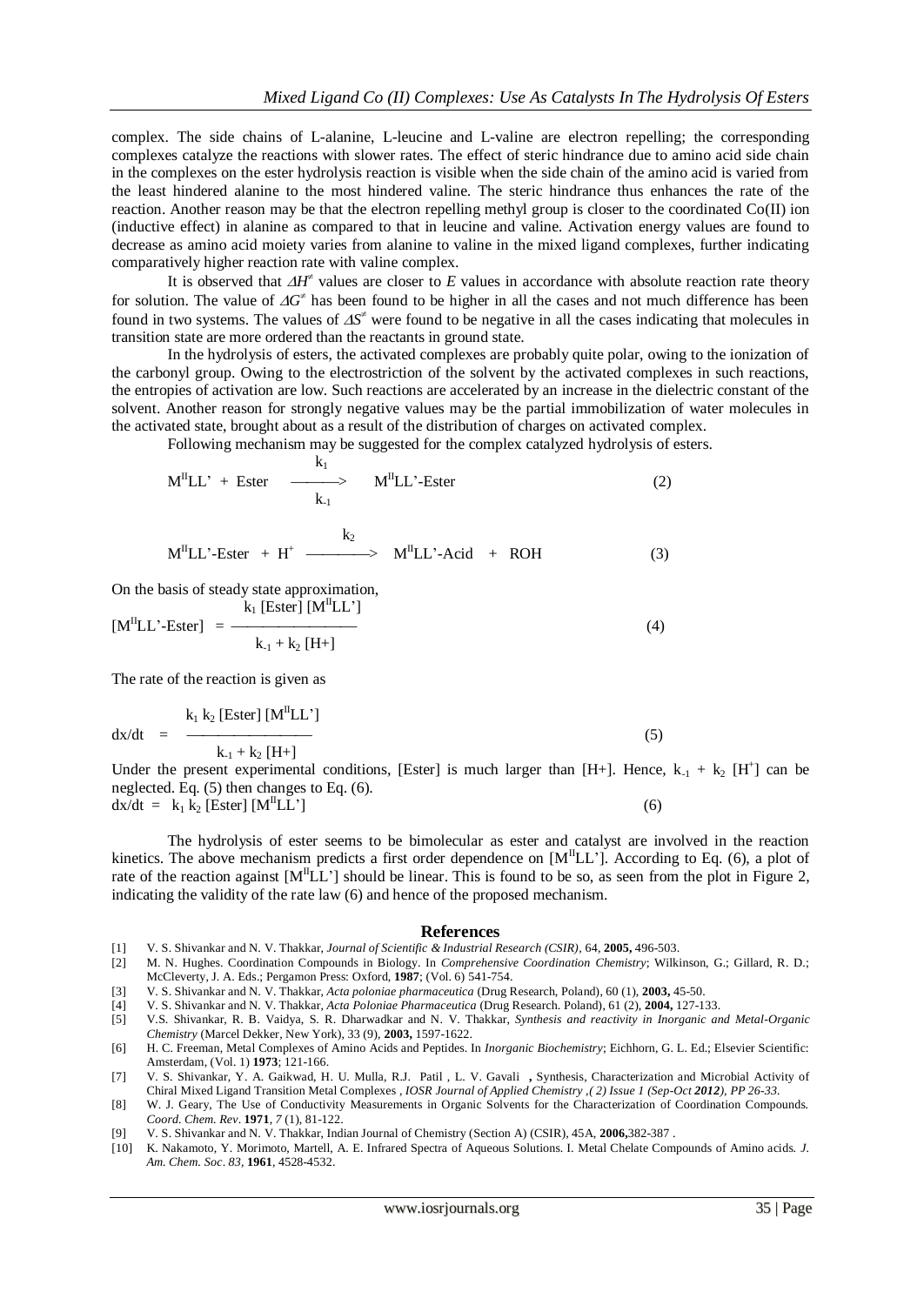- [11] K. Nakamoto, Lattice Water and Aquo and Hydroxo Complexes. In *Infrared and Raman Spectra of Inorganic and Coordination Compounds*,  $4^{\text{th}}$  Ed., John-Wiley and Sons: New York, 1986, 227-231.
- [12] H Hamrit,; S. Djebbar-Sid, O. Benali-Baitich, M. A. Khan, G. Bouet, Potentiometric Studies, Synthesis, and Characterization of Mixed Ligand Complexes of Copper(II), Nickel(II), Cobalt(II), and Manganese(II) With N-(2-Acetamidoiminodiacetic)Acid as the Primary Ligand and Histidine as the Secondary one. *Synth. React. Inorg. Met.-Org. Chem. 30*(10) ,**2000**, 1835-1848.
- [13] E. König, The Nephelauxetic Effect. In *Structure and Bonding*; P. Hemmerich,. C. K. Jørgensen, J. B. Neilands, Nybolm, S.Ronald; D.Reinen, R.J. P Williams,. Eds.; Springer-Verlag: New York, Vol. 9, **1971**, 175-212.
- [14] D. Sutton, Further Aspects: Covalency in Transition Metal Complexes. In *Electronic Spectra of Transition Metal Complexes*; McGraw-Hill: London, **1965**; 150-163.
- [15] S. P. Walwekar and A. B. Halgeri, *J. Ind. Chem. Soc.,* 50, **1973**.,246,
- [16] L. P. Hammet and V. C Huskel, J. Am. Chem. Soc., 71, **1941**.,1285,
- [17] C. K Ingold, Structure and Mechanism in Organic Chemistry, Cornell University Press, Ithaka, New York, **1953**.p. 335,

#### **Table 1.** Observed Color, Decomposition Temperature, Magnetic Moment and Elemental Analysis Data of the Metal Complexes<sup>a</sup>

| Complex                       | <b>Empirical formula</b>            | Yield, % | Color          | Decomp.<br>Temp. |                  | Heff             |                |                |        |
|-------------------------------|-------------------------------------|----------|----------------|------------------|------------------|------------------|----------------|----------------|--------|
|                               | (Formula Wt.)                       |          |                | $(^{0}C)$        | M                | C                | N              | н              | (B.M.) |
| [Co(Q)(Ala)]·H <sub>2</sub> O | $C_{12}H_{14}CoN_2O_4$<br>(308.93)  | 83       | Light<br>green | 210              | 19.18<br>(19.07) | 46.79<br>(46.61) | 9.16<br>(9.06) | 4.63<br>(4.53) | 4.05   |
| [Co(Q)(Val)]·H <sub>2</sub> O | $C_{14}H_{18}CoN_2O_4$<br>(336.93)  | 89       | Light<br>green | 225              | 17.35<br>(17.49) | 49.68<br>(49.86) | 8.21<br>(8.31) | 5.19<br>(5.34) | 4.05   |
| [Co(Q)(Leu)]·H <sub>2</sub> O | $C_{15}H_{20}CoN_2O_4$<br>(350.93)  | 81       | Light<br>green | 213              | 17.92<br>(16.79) | 51.16<br>(51.29) | 7.60<br>(7.97) | 5.75<br>(5.69) | 4.12   |
| [Co(Q)(Rhe)]·H <sub>2</sub> O | $C_{18}H_{18}CoN_2O_4$<br>(384.93)  | 89       | Light<br>green | 251              | 15.38<br>(15.30) | 55.95<br>(56.11) | 7.41<br>(7.27) | 4.59<br>(4.67) | 4.52   |
| [Co(Q)(Cys)]·H <sub>2</sub> O | $C_{12}H_{14}CoN_2O_4S$<br>(340.99) | 85       | Light<br>green | >300             | 17.48<br>(17.28) | 42.41<br>(42.23) | 7.99<br>(8.21) | 4.25<br>(4.10) | 4.03   |
| $[Ni(Q)(Rhe)]H_2O$            | $C_{18}H_{18}NiN_2O_4$<br>(384.69)  | 93       | Green          | 200              | 15.41<br>(15.25) | 56.01<br>(56.11) | 7.25<br>(7.27) | 4.50<br>(4.67) | 2.82   |

awhere Q represents the deprotonated primary ligand 8-hydroxyquinoline whereas Ala, Val, Leu, Phe, Cys and Glu represent the deprotonated secondary ligands alanine, yaline, leucine, phenylalanine, cysteine and glutamic acid, respectively.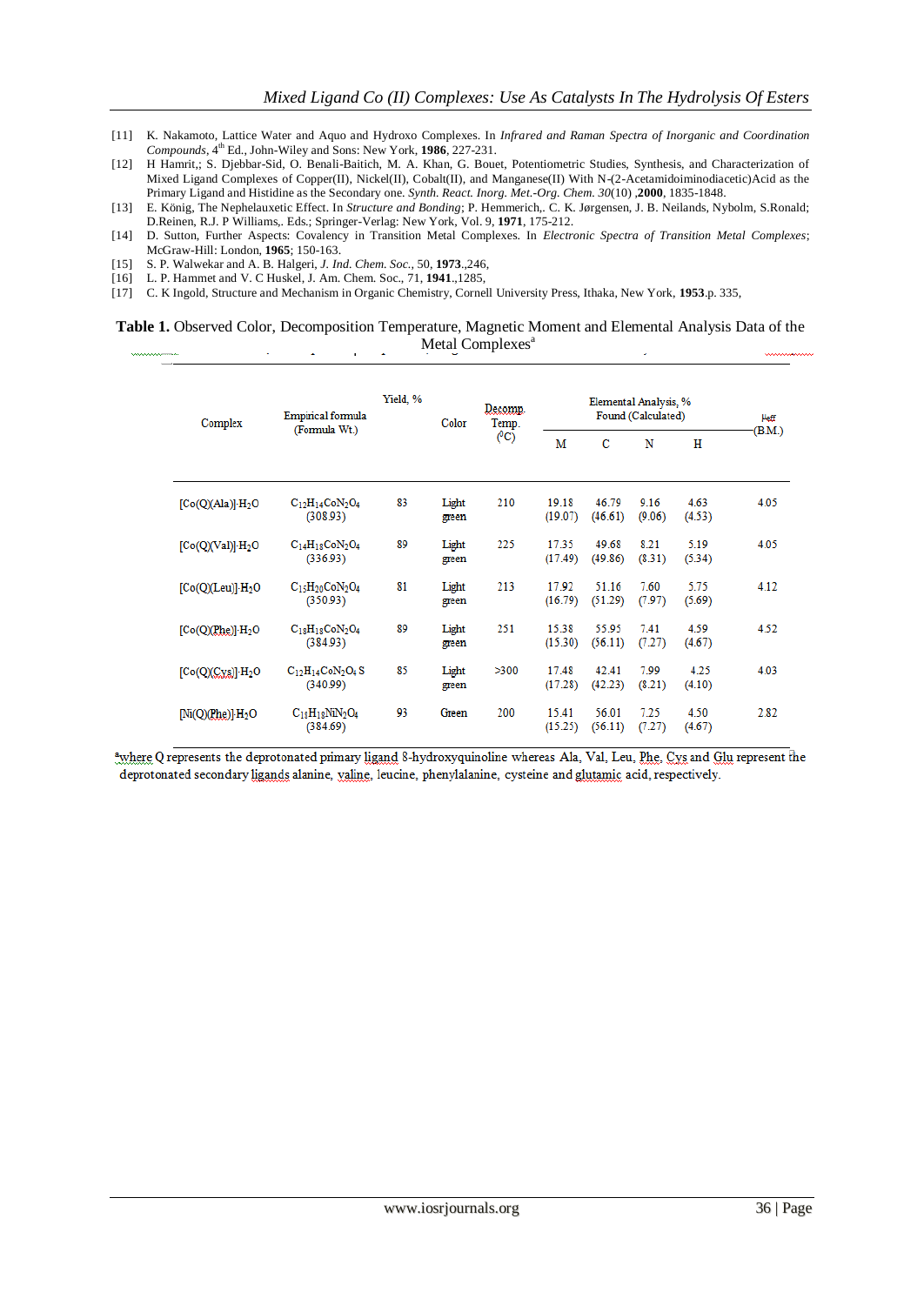| Complex                       | $v(O-H)$<br>(H <sub>2</sub> O) | $v(N-H)$<br>(asym)<br>(A.a.) | $v(N-H)$<br>(sym)<br>(A.a.) | v(COO <sup>2</sup> )<br>(asym)<br>(A.a.) | v(COO <sup>3</sup> )<br>(sym)<br>(A.a.) | v(HOH)   | $v(C=N)$<br>(HQ) | $v(C-O)$<br>(HQ) | $v(C-N)$<br>(sym.)<br>(A.a.) | $v(C-H)^a$<br>(HQ) | $v(C-H)^b$<br>(HQ) | $v(M -$<br>N)                           | $v(M-O)$                           |
|-------------------------------|--------------------------------|------------------------------|-----------------------------|------------------------------------------|-----------------------------------------|----------|------------------|------------------|------------------------------|--------------------|--------------------|-----------------------------------------|------------------------------------|
|                               |                                |                              |                             |                                          |                                         |          |                  |                  |                              |                    |                    |                                         |                                    |
| $[Co(Q)(A1a)] \cdot H_2O$     | 3315 w                         | 3174 w                       | 3055 w                      | 1630 s                                   | 1378 s                                  | 1573 s   | 1499 s           | 1104 s           | 907 w                        | 786 w              | 506 w              | $602^{\circ}$ w<br>$646^{\rm d}$ w      | $420^{\circ}$ w<br>$450^{\rm d}$ w |
| $[Co(Q)(Val)] \cdot H_2O$     | 3362 w                         | 3218 w                       | 3058 w                      | 1639 s                                   | 1380 s                                  | $1575$ s | 1500 s           | 1106 s           | 907 w                        | 788 w              | 505 w              | $603^{\circ}$ w<br>$648^{\mathrm{d}}$ w | $435^{\circ}$ w<br>$465^{\rm d}$ w |
| $[Co(Q)(Leu)] \cdot H_2O$     | 3322 w                         | 3210 w                       | 3075 w                      | 1645 s                                   | 1378 s                                  | 1573 s   | 1500 m           | 1104 s           | 906 w                        | 787 w              | 505 w              | $595^{\circ}$ w<br>$657^{\mathrm{d}}$ w | $425^{\circ}$ w<br>$450^{\rm d}$ w |
| $[Co(Q)(Phe)] \cdot H_2O$     | 3320 w                         | 3178 w                       | 3050 w                      | 1638 s                                   | 1377 s                                  | 1574 m   | 1499 m           | 1104 s           | 906 w                        | 787 w              | 505 w              | $602^{\circ}$ w<br>$646^{\rm d}$ w      | $425^{\circ}$ w<br>$460^{\rm d}$ w |
| [Co(Q)(Cys)]·H <sub>2</sub> O | 3360 w                         | 3210 w                       | 3080 w                      | 1640 s                                   | 1380 s                                  | 1575 m   | 1500 s           | 1107 s           | 909 w                        | 788 w              | 506 w              | $602^{\circ}$ w<br>$648^{\rm d}$ w      | $420^{\circ}$ w<br>$466^{\rm d}$ w |
| $[Co(Q)(Glu)] \cdot H_2O$     | 3325 w                         | 3178 w                       | 3055 w                      | 1640 s                                   | 1377 s                                  | 1573 m   | 1499 s           | 1103 s           | 908 w                        | 787 w              | 507 w              | $597^{\circ}$ w<br>$649^{\mathrm{d}}$ w | $415^{\circ}$ w<br>$455^{\rm d}$ w |
| $[Ni(Q)(Phe)] \cdot H_2O$     | 3320 w                         | 3210 w                       | 3075 w                      | 1638 s                                   | 1379 s                                  | 1577 m   | 1499 m           | $1107$ s         | 907 w                        | 786 w              | 505 w              | $602^{\circ}$ w<br>$646^{\rm d}$ w      | $405^{\circ}$ w<br>$460^{\rm d}$ w |

## Table 2. Some Important Infrared Spectral Bands (cm<sup>-1</sup>) of the Complexes<sup>a</sup>

| <b>Table 5.</b> Diffuse Kenetiance Specifial Data for the Complexes |                                        |                           |                           |                   |                  |       |  |  |
|---------------------------------------------------------------------|----------------------------------------|---------------------------|---------------------------|-------------------|------------------|-------|--|--|
| Complex                                                             | $v_1$ (cm <sup>-1</sup> ) <sup>a</sup> | $v_2$ (cm <sup>-1</sup> ) | $v_3$ (cm <sup>-1</sup> ) | Dя<br>$(cm^{-1})$ | в<br>$(cm^{-1})$ | β     |  |  |
| [Co(Q)(A1a)]·H <sub>2</sub> O                                       | 6,285                                  | 12,903                    | 17,391                    | 628.5             | 762.5            | 0.785 |  |  |
| [Co(Q)(Val)]·H <sub>2</sub> O                                       | 6,231                                  | 12,820                    | 17,241                    | 623.1             | 757.7            | 0.780 |  |  |
| [Co(Q)(Leu)]·H <sub>2</sub> O                                       | 6,231                                  | 12,820                    | 17,241                    | 623.1             | 757.7            | 0.780 |  |  |
| [Co(Q)(Phe)]·H <sub>2</sub> O                                       | 6,290                                  | 13,157                    | 17,391                    | 629.0             | 778.3            | 0.801 |  |  |
| [Co(Q)(Cys)]·H <sub>2</sub> O                                       | 6,126                                  | 12,195                    | 16,949                    | 612.6             | 717.7            | 0.739 |  |  |
| [Co(Q)(Glu)]·H <sub>2</sub> O                                       | 6,252                                  | 12,820                    | 17,301                    | 625.2             | 757.5            | 0.780 |  |  |
| [Ni(Q)(Phe)]·H <sub>2</sub> O                                       | 6,901                                  | 12,706                    | 18,939                    | 690.1             | 729.4            | 0.700 |  |  |
| <sup>a</sup> Calculated values.                                     |                                        |                           |                           |                   |                  |       |  |  |

**Table 3**. Diffuse Reflectance Spectral Data for the Complexes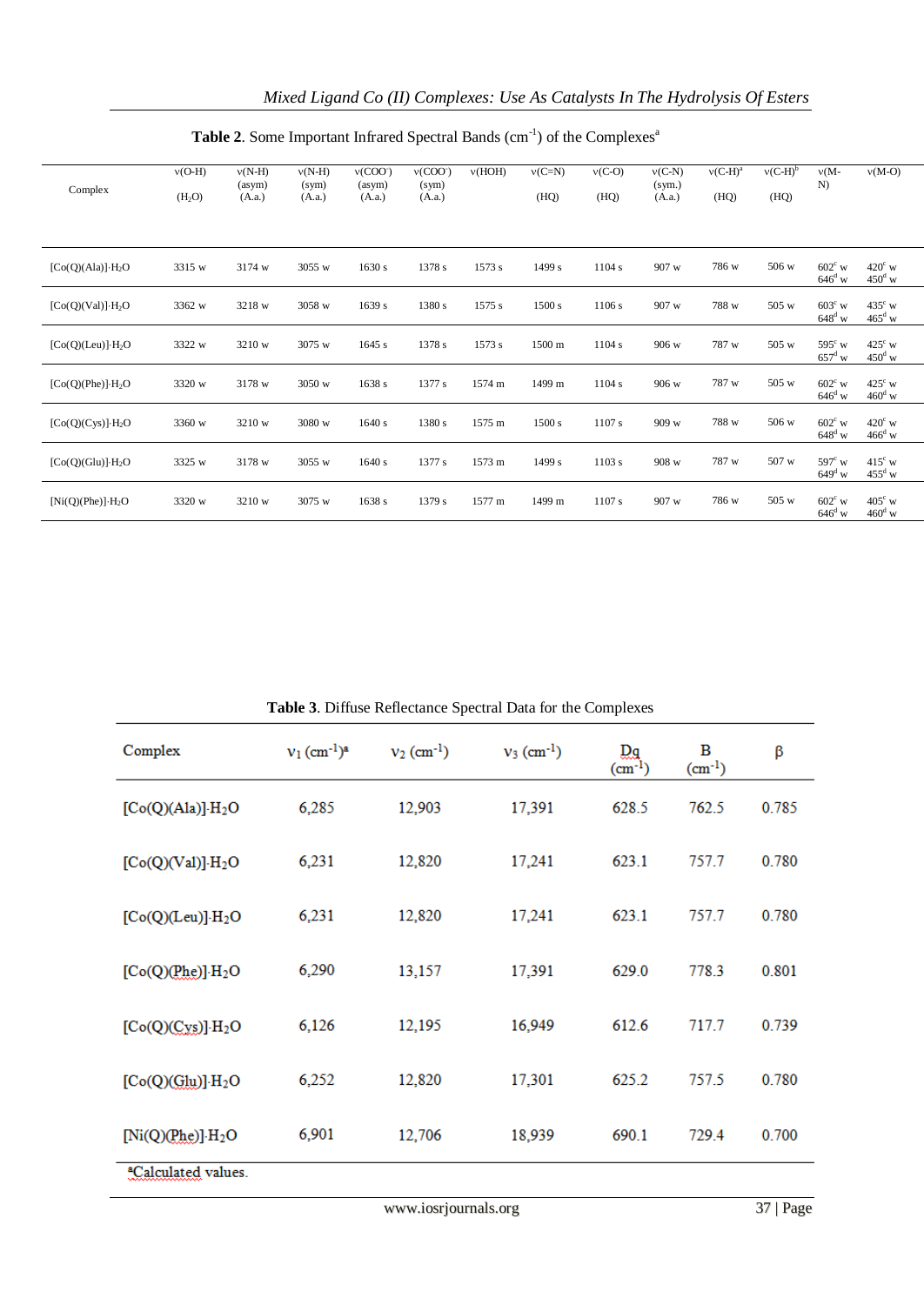|                           | Table 4. Thermal Data for the Complexes |                               |          |  |
|---------------------------|-----------------------------------------|-------------------------------|----------|--|
| Complex                   | Temperature<br>Range $({}^{0}C)^{a}$    | Weight loss due to $H_2O$ (%) |          |  |
|                           |                                         | Calculated                    | Observed |  |
| $[Co(Q)(Ala)] \cdot H_2O$ | 109-186                                 | 5.8                           | 6.1      |  |
| $[Co(Q)(Val)] \cdot H_2O$ | 129-183                                 | 5.4                           | 5.3      |  |
| $[Co(Q)(Leu)] \cdot H_2O$ | 116-200                                 | 5.1                           | 5.2      |  |
| $[Co(Q)(Phe)] \cdot H_2O$ | 114-183                                 | 4.7                           | 4.9      |  |
| $[Co(Q)(Cys)] \cdot H_2O$ | 117-175                                 | 5.2                           | 4.9      |  |
| $[Co(Q)(Glu)] \cdot H_2O$ | 123-197                                 | 4.9                           | 4.8      |  |
| $[Ni(Q)(Phe)] \cdot H_2O$ | 119-169                                 | 4.7                           | 5.7      |  |

<sup>a</sup>First mass loss step during decomposition.

|  |  |  | <b>Table 6.</b> Kinetics of hydrolysis <sup>a</sup> of methyl acetate in presence of complexes as homogeneous catalysts <sup>b</sup> |
|--|--|--|--------------------------------------------------------------------------------------------------------------------------------------|
|  |  |  |                                                                                                                                      |

| Complex                       | $\overline{T}$<br>(K) | $k \times 10^{-2}$<br>$(min^{-1})$ | $\frac{1}{E}$<br>$(kJ$ .mol <sup>-1</sup> ) | $\overline{AH}^*$<br>$(kJ$ .mol <sup>-1</sup> ) | $\frac{\Delta S^{\neq}}{(J.K^{-1}.mol^{-1})}$ | $\varDelta G^{\,\neq}$<br>$(kJ$ .mol <sup>-1</sup> ) |
|-------------------------------|-----------------------|------------------------------------|---------------------------------------------|-------------------------------------------------|-----------------------------------------------|------------------------------------------------------|
|                               | 303                   | $0.71\,$                           |                                             |                                                 |                                               |                                                      |
| $[Co(Q)(Ala)]\cdot H_2O$      | 313                   | 1.38                               | 56.16                                       | 53.56                                           | $-172.44$                                     | 107.53                                               |
|                               | 323                   | 2.80                               |                                             |                                                 |                                               |                                                      |
|                               | 303                   | 1.20                               |                                             |                                                 |                                               |                                                      |
| $[Co(Q)(Val)]\cdot H_2O$      | 313                   | 1.77                               | 30.23                                       | 27.63                                           | $-254.47$                                     | 107.28                                               |
|                               | 323                   | 2.42                               |                                             |                                                 |                                               |                                                      |
|                               | 303                   | 0.73                               |                                             |                                                 |                                               |                                                      |
| [Co(Q)(Leu)]·H <sub>2</sub> O | 313                   | 1.35                               | 44.67                                       | 42.07                                           | $-209.87$                                     | 107.76                                               |
|                               | 323                   | 2.39                               |                                             |                                                 |                                               |                                                      |
|                               | 303                   | 0.81                               |                                             |                                                 |                                               |                                                      |
| [Co(Q)(Phe)]·H <sub>2</sub> O | 313                   | 1.42                               | 47.86                                       | 45.26                                           | $-198.92$                                     | 107.52                                               |
|                               | 323                   | 2.68                               |                                             |                                                 |                                               |                                                      |
|                               | 303                   | 1.02                               |                                             |                                                 |                                               |                                                      |
| $[Co(Q)(Cys)]\cdot H_2O$      | 313                   | 1.58                               | 33.29                                       | 30.69                                           | $-244.47$                                     | 107.20                                               |
|                               | 323                   | 2.94                               |                                             |                                                 |                                               |                                                      |
|                               | 303                   | 0.60                               |                                             |                                                 |                                               |                                                      |
| [Co(Q)(Glu)]·H <sub>2</sub> O | 313                   | 1.18                               | 57.44                                       | 54.84                                           | $-169.60$                                     | 107.92                                               |
|                               | 323                   | 2.42                               |                                             |                                                 |                                               |                                                      |
|                               | 303                   | 0.47                               |                                             |                                                 |                                               |                                                      |
| [Ni(Q)(Phe)]·H <sub>2</sub> O | 313                   | $0.82\,$                           | 32.90                                       | 31.30                                           | $-252.17$                                     | 109.00                                               |
|                               | 323                   | 1.15                               |                                             |                                                 |                                               |                                                      |